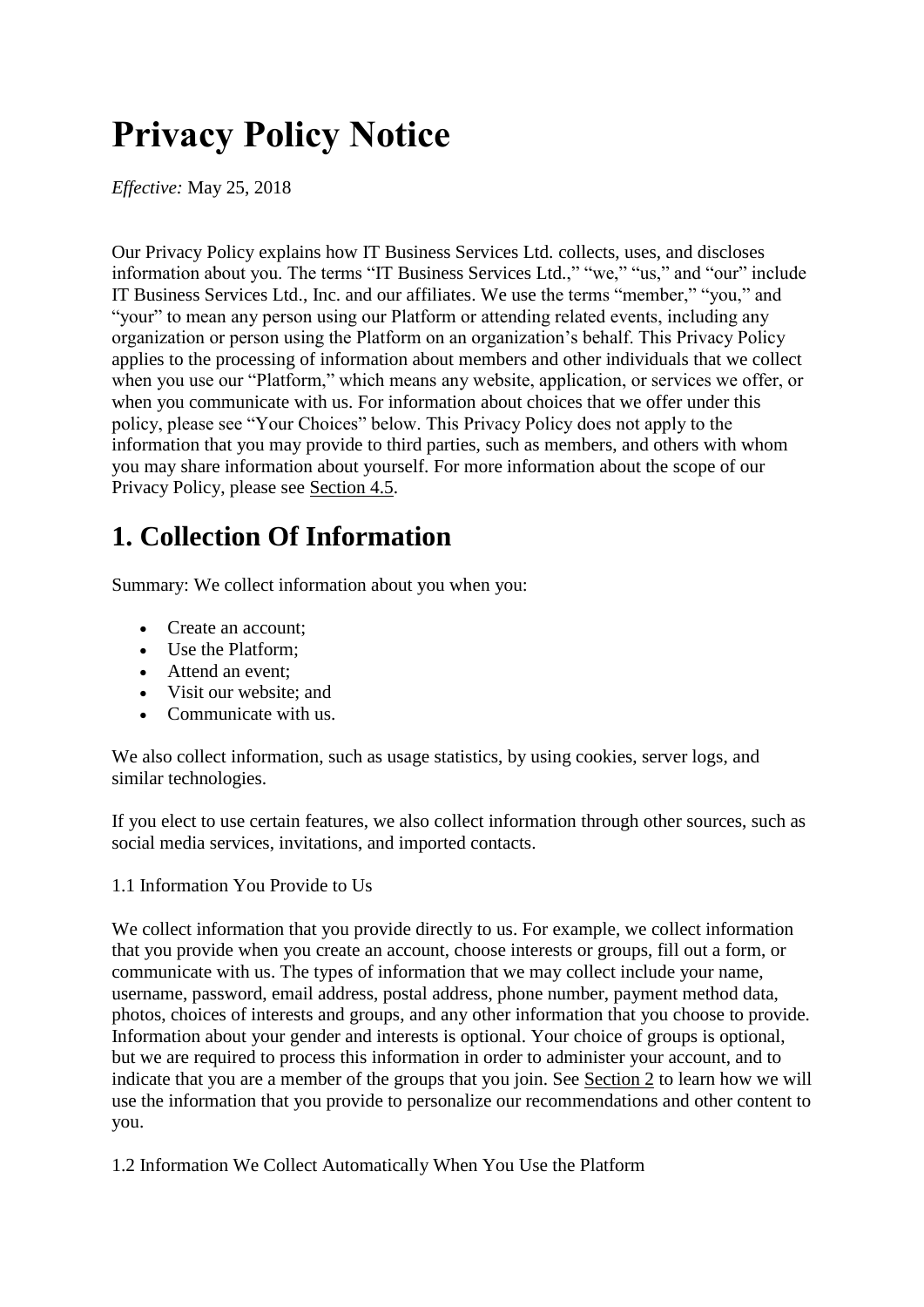When you use our Platform, we automatically collect information about you, including:

- **Log Information**: We collect log information about your use of the Platform, including the type of browser that you use; the time, duration and frequency of your access; Platform pages viewed; your IP address; and the page you visited before visiting our Platform.
- **Device Information**: We collect information about the computer or mobile device that you use to access our Platform, including the hardware model, operating system and version, unique device identifiers, and mobile network information.
- **Location Information**: We may collect information about the location of your device each time you use our Platform based on your consent to the collection of this information. For further information see Section 5.2.
- **Information Collected by Cookies and Other Tracking Technologies**: We and our service providers collect information using various technologies, including cookies and pixel tags (which are also called clear GIFs, web beacons, or pixels). Cookies are small data files stored on your hard drive or in device memory that help us improve our Platform and your experience, and track usage of our Platform. Pixel tags are electronic images that may be used in our Platform or emails, and track usage of our Platform and effectiveness of communications. You can learn more about the types of cookies we and our service providers use by reading our Cookie Policy.
- **Other Information**: With your permission, we may collect other information from your device, such as photos from your camera roll, contacts of individuals you wish to find or connect with, or calendar information you want to manage via the Platform.

### **2. Use Of Information**

Summary: We use information about you to:

- Operate, improve, promote, and protect IT Business Services Ltd. and our Platform;
- Communicate with you; and
- Personalize content.

#### 2.1 Operating our Platform

We may use information about you for various purposes related to operating our Platform, including to:

- 1. Provide, maintain, and improve our Platform, including to process transactions, develop new products and services, and manage the performance of our Platform;
- 2. Display information about you, for instance, your list of interests, which will be visible on your profile;
- 3. Personalize the Platform, for example, to suggest content in which we think you may be interested (including content given special protection under EU law or that relates to sensitive topics such as health, political opinions, religion, and sexual identity);
- 4. Allow you to share information about your use of the Platform through a third-party social media service, if you connect your account through that service (which you can turn off at any time) and to provide you with better recommendations;
- 5. Monitor and analyze trends, usage, and activities in connection with our Platform; and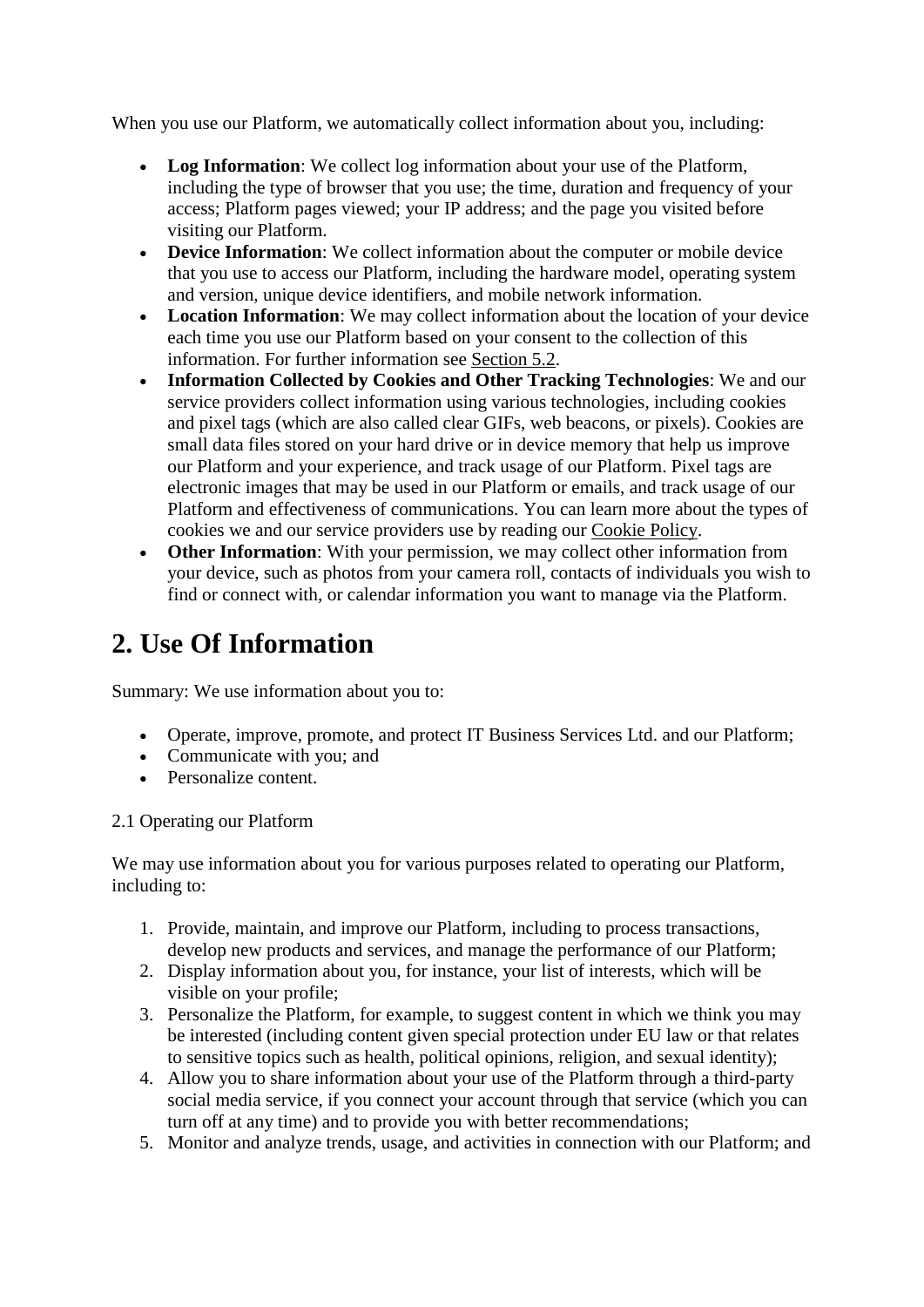- 6. Detect, investigate, and prevent fraudulent transactions, abuse, and other illegal activities; to protect the rights, property, or safety of IT Business Services Ltd. and others; to enforce compliance with our policies; and to comply with applicable law and government requests.
- 7. Perform accounting and administrative tasks, and enforce or manage legal claims.

### 2.2 Communicating With You

We may use information about you for various purposes related to communicating with you, including to:

- 1. Respond to your comments, questions, and requests, and provide customer service;
- 2. Communicate with you, in accordance with your account settings, about products, services, and events offered by us and others, to provide news and information that we think will be of interest to you, to conduct online surveys, to contact you about events on our Platform that are being held near your location, and to otherwise communicate with you in accordance with Section 2.3;
- 3. Notify you about communications of other members, in accordance with the communication preferences that you indicate in your account; and
- 4. Send you technical notices, updates, security alerts and support, and administrative messages.

#### 2.3 Advertising And Other Uses

We may use information about you for various other purposes, including to:

- 1. Provide content, features, or sponsorships that match member profiles or interests;
- 2. Facilitate contests and other promotions;
- 3. Combine with information that we collect for the purposes described in this Privacy Policy; and
- 4. Carry out any other purposes described to you at the time that we collected the information.

#### 2.4 Legal Basis for Processing

Our legal basis for collecting and using the information described above will depend on the type of information and the specific context in which we collect it.

- 1. We process information about you in order to provide our services in accordance with our Terms of Service, for example to allow you to join groups, or to display your profile to other members, and to allow us to send you important service updates.
- 2. We also process information about you where it is in our legitimate interests to do so and not overridden by your rights (for example, in some cases for direct marketing, fraud prevention, network and information systems security, responding to your communications, the operation of networks of groups by the network administrators, and improving our Platform).
- 3. Sometimes you provide us with sensitive information about you; for instance, the mere fact of joining a certain group may indicate information about your health, religion, political views, or sexual identity. Joining such groups, or posting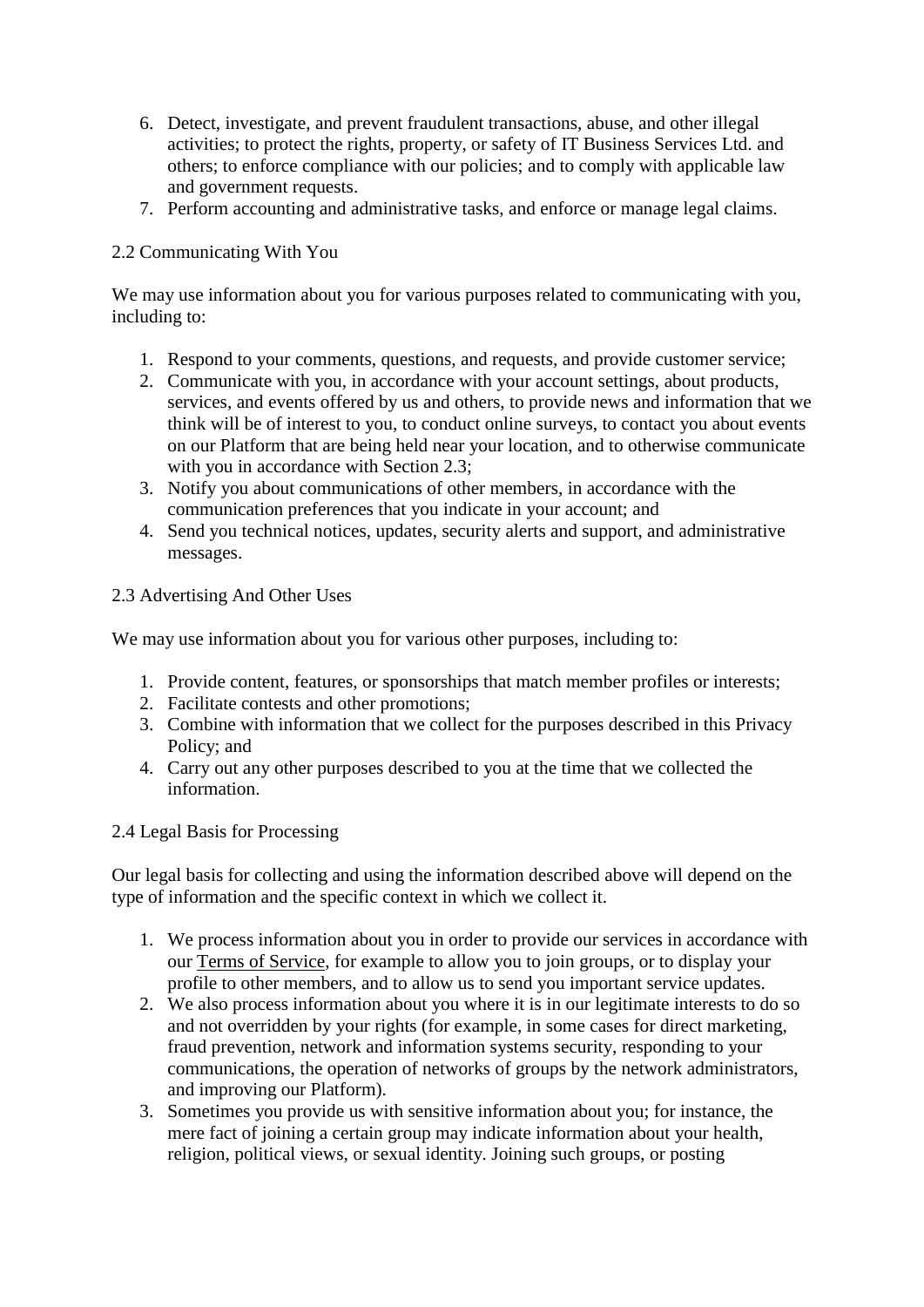information on the Platform about these topics is entirely voluntarily and done with your explicit consent.

- 4. In some cases, we may also have a legal obligation to collect information about you, or may otherwise need the information to protect your vital interests or those of another person.
- 5. We may also process information to comply with a legal requirement or to perform a contract.

### **3. Sharing Of Information**

Summary: We do not share information about you in any way other than as described in this Privacy Policy.

We may disclose information about you:

- to members or social media services, subject to the choices you may make via the Platform;
- to our third-party service providers who help us to operate or improve our Platform;
- to authorities to comply with legal obligations and to protect and defend our rights and property; and
- to an affiliate or successor entity as part of a corporate transaction.

We may also share de-identified or aggregated information.

3.4 With Our Service Providers

We may use service providers in connection with operating and improving the Platform to assist with certain functions, such as payment processing, email transmission, conducting surveys or contests, data hosting, managing our ads, and some aspects of our technical and customer support. We take measures to ensure that these service providers access, process, and store information about you only for the purposes we authorize, subject to confidentiality obligations.

3.5 Following The Law And Protecting IT Business Services Ltd.

We may access, preserve, and disclose information about you to third parties, including the content of messages, if we believe disclosure is in accordance with, or required by, applicable law, regulation, legal process, or audits. We may also disclose information about you if we believe that your actions are inconsistent with our Terms of Service or related guidelines and policies, or if necessary to protect the rights, property, or safety of, or prevent fraud or abuse of, IT Business Services Ltd. or others.

3.7 Affiliate Sharing And Merger, Sale, Or Other Asset Transfers

If IT Business Services Ltd. is involved in a merger, acquisition, financing, reorganization, bankruptcy, or sale of our assets, information about you may be shared, sold, or transferred as part of that transaction. We may also share information about you with current or future corporate parents, subsidiaries, or affiliates.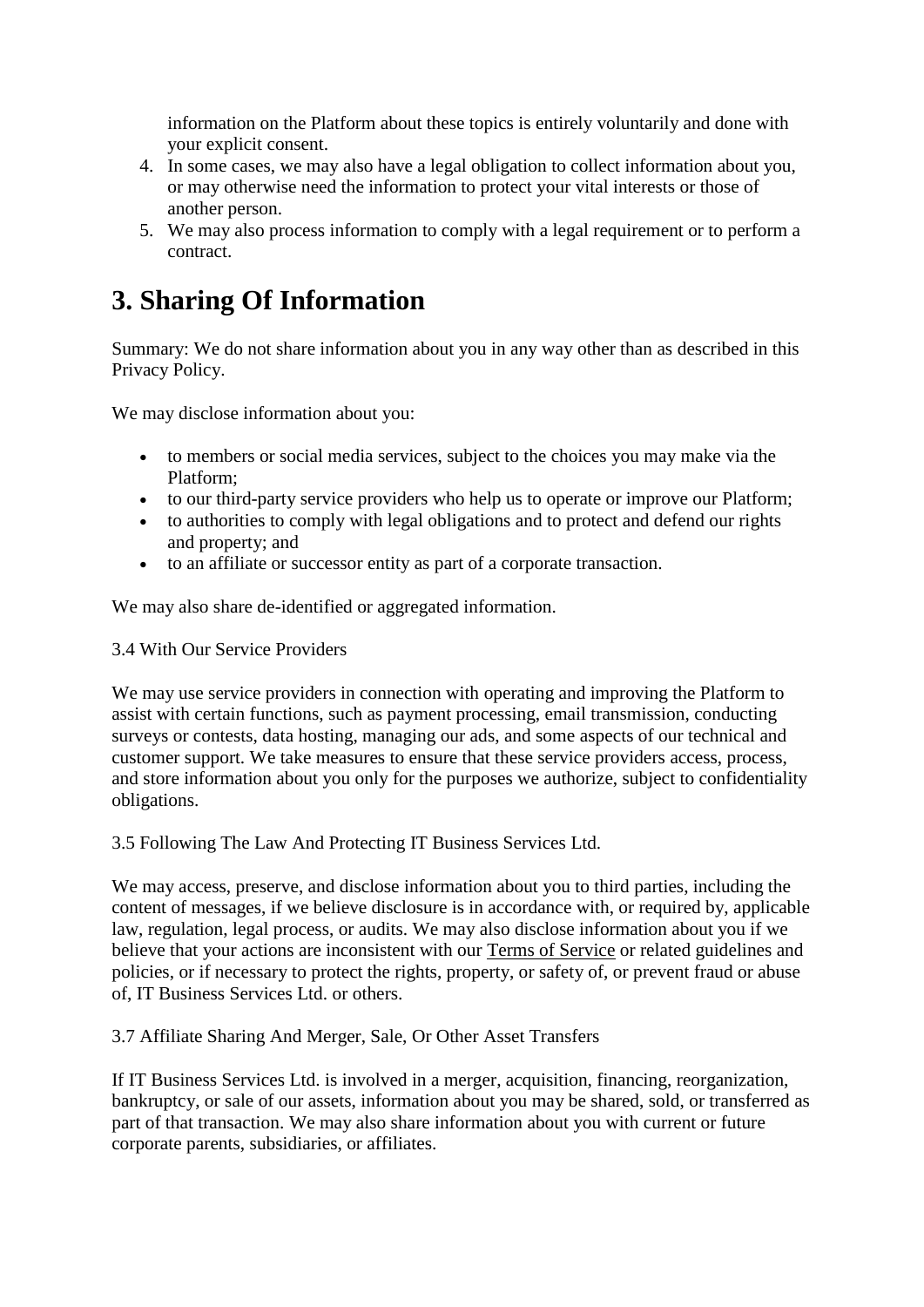#### 3.8 Other Situations

We may de-identify or aggregate information about you and share it freely, so that you can no longer be identified. We may also share information about you with your consent or at your direction or where we are legally entitled to do so.

# **4. Additional Details**

### Summary:

- With your permission, we may allow others to use technologies that collect information about you to provide analytic services, and to serve ads for IT Business Services Ltd.. You may be able to disable the collection or use of this information.
- IT Business Services Ltd. is based in and governed by New Zealand law and we will be processing, transferring, and storing information in New Zealand and other countries.
- We use commercially reasonable efforts to protect your personal information and have implemented technical and organizational measures in line with industry best practices. We cannot guarantee these controls will provide absolute security.
- This Privacy Policy is periodically updated, and does not apply to third parties.

### 4.1 Analytics and Advertising Services Provided by Others

With your permission, we may allow others to use cookies, web beacons, device identifiers, and other technologies to collect information about your use of the Platform and other websites and online services. See our Cookie Policy for details about these technologies and the information that they collect, use, or share, including how you may be able to control or disable these services.

### 4.2 Transfer Of Information To The U.S. And Other Countries

**IT Business Services Ltd. is based in the New Zealand.** Information about you will be transferred to, and processed in, New Zealand and countries other than the country in which you are resident. These countries may have data protection laws that are different to the laws of your country and, in some cases, may not be as protective. We have taken appropriate safeguards to require that your information will remain protected in accordance with this Privacy Policy.

#### 4.3 Security

We employ technical and organizational measures designed to appropriately protect your information that is under our control and that we process on your behalf from unauthorized access collection, use, disclosure, copying, modification or disposal, both during transmission and once we receive it. We store all information that you provide to us on secure servers. We train employees regarding our data privacy policies and procedures, and permit authorized employees to access information on a need to know basis, as required for their role. We use firewalls designed to protect against intruders and test for network vulnerabilities. However, no method of transmission over the internet or method of electronic storage is completely secure.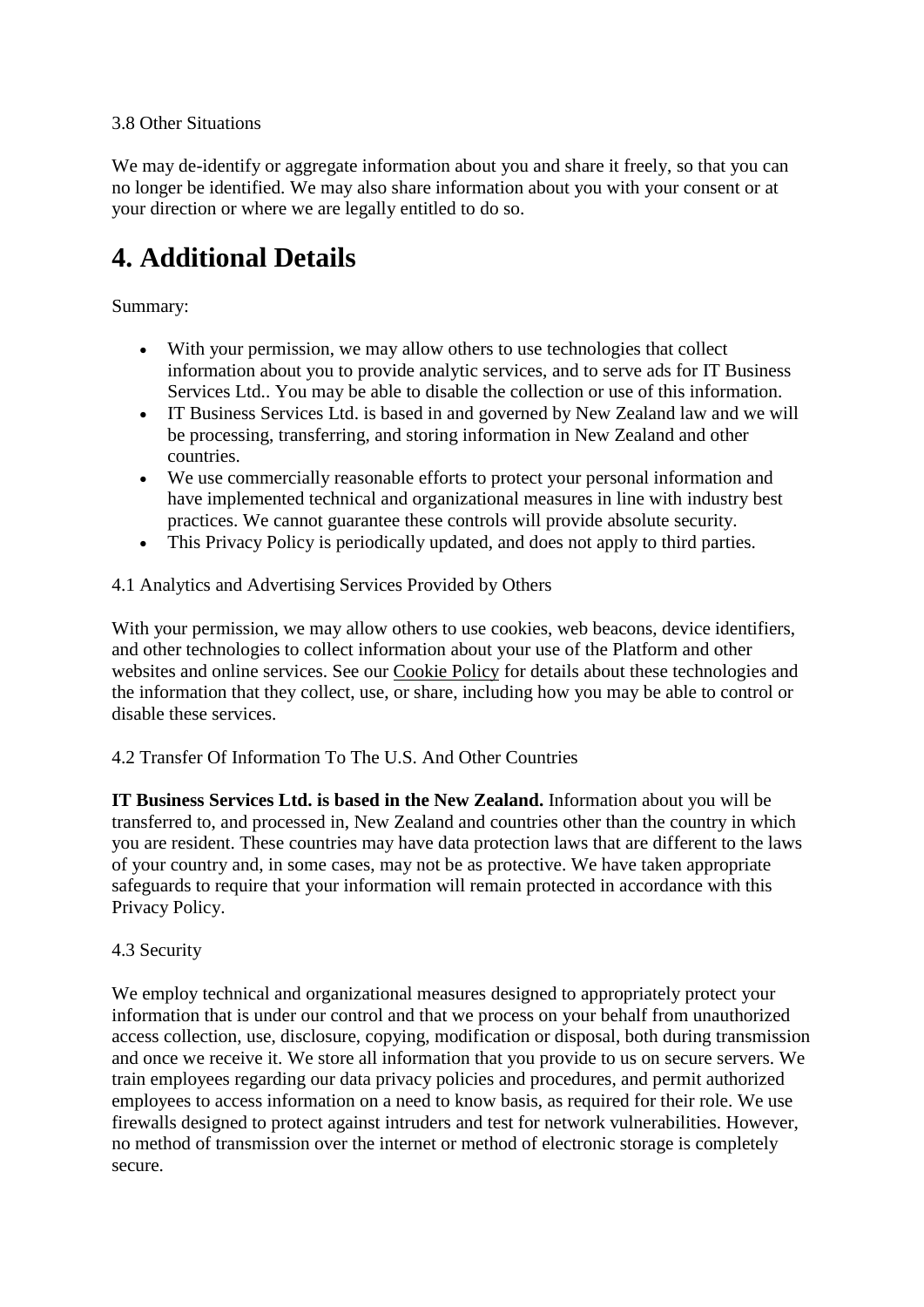Where you have a password, which enables you to use our services, you are responsible for keeping this password complex, secure, and confidential. If you would like to update or change your password, you may select the "Forgot your password?" link on the login page. You will be sent an email that allows you to reset your password.

#### 4.4 Data Retention

We may temporarily block your account if you have not logged in for six months or more. You may contact us if you wish to reactivate your account.

We retain certain information that we collect from you while you are a member of the Platform, and in certain cases where you have deleted your account, for the following reasons:

- So you can use our Platform;
- So ensure that we do not communicate with you if you have asked us not to;
- To provide you with a refund, if entitled;
- To provide accurate accounting information to other members about the groups that they organize or administer, and associated memberships;
- To better understand the traffic to our Platform so that we can provide all members with the best possible experience:
- To detect and prevent abuse of our Platform, illegal activities and breaches of our Terms of Service; and
- To comply with applicable legal, tax or accounting requirements.

When we have no ongoing legitimate business need to process your information, we will either delete or anonymize it.

#### 4.5 Policy Scope

This Privacy Policy does not apply to information that you provide to third parties, such as other members, including group organizers and network administrators, and others with whom you may share information about you. Our Platform may direct you to a third-party service, such as social media services, or a portion of our Platform may be controlled by a third party (typically through the use of a frame or pop-up window separate from other content on our Platform). Disclosure of information to these third parties is subject to the relevant third party's privacy policy. We are not responsible for the third-party privacy policy or content, even if we link to those services from our Platform or if we share information with these third parties.

IT Business Services Ltd. is a data controller.

#### 4.6 Revisions To This Policy

We may modify this Privacy Policy from time to time. When we do, we will provide notice to you by publishing the most current version and revising the date at the top of this page. If we make any material change to this policy, we will provide additional notice to you, such as by sending you an email or displaying a prominent notice on our Platform.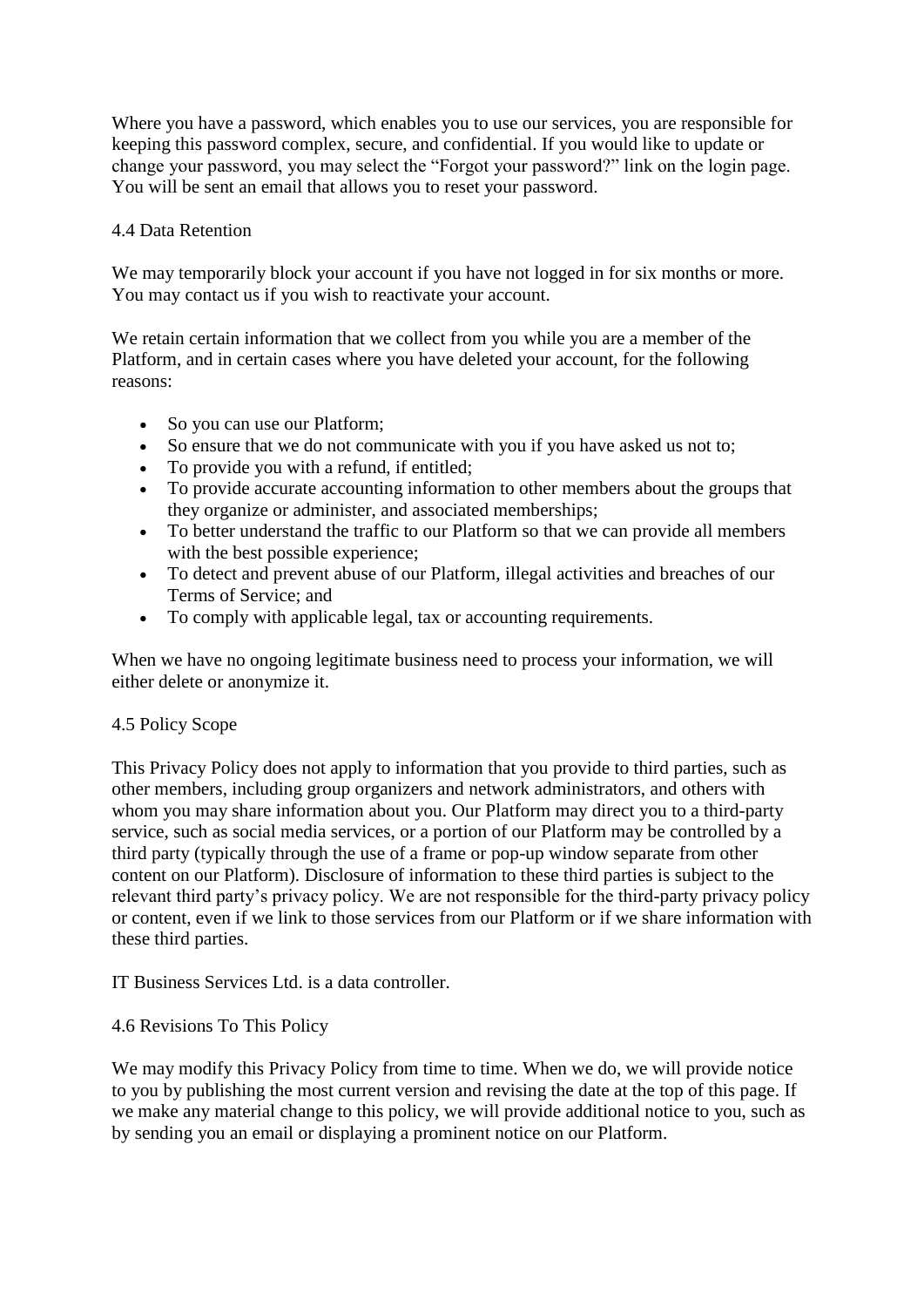# **5. Your Choices**

### 5.3 Your Choices: Cookies

We may use and allow others to use cookies, web beacons, device identifiers, and other technologies to collect information about your use of the Platform and other websites and online services. See our Cookie Policy for details about these technologies and the information that they collect, use, or share, including how you may be able to control or disable these services.

### **6. Data Rights**

Summary:

- You may have the right to exercise your data protection rights, including to request that IT Business Services Ltd. deletes, amends, or provides you access to your information.
- You have the right to opt out of receiving IT Business Services Ltd.'s promotional messages, but you may still receive other communications.
- You can complain to your local data protection authority about the use of your information.

We respond to all requests that we receive from individuals who wish to exercise their data protection rights in accordance with applicable data protection laws. You can contact us by sending an email to info@itbservice.com

Rights that you may have, depending on the country in which you live, include:

- **Accessing, correcting, updating, or requesting deletion** of your information.
- **Objecting to processing** of your information, asking us **to restrict processing** of your information, **or requesting the portability** of your information.
- **Opting out from receiving marketing communications** that we send you at any time. You can exercise this right by selecting the "unsubscribe" or "opt-out" link in the marketing emails we send you. Additionally, you may update your email preferences by changing the settings in your account.
- **Withdrawing your consent** at any time if we have collected and processed your information with your consent. Withdrawing your consent will not affect the lawfulness of any processing that we conducted prior to your withdrawal, nor will it affect processing of your information conducted in reliance on lawful processing grounds other than consent.
- **Complaining to a data protection authority** about our collection and use of your information. For more information, please contact your local data protection authority. Contact details for data protection authorities in the European Union are available [here.](http://ec.europa.eu/justice/data-protection/article-29/structure/data-protection-authorities/index_en.htm)

Note that IT Business Services Ltd. is a controller of your information. You should contact the controller if you have any questions about how they use information that you have provided to them.